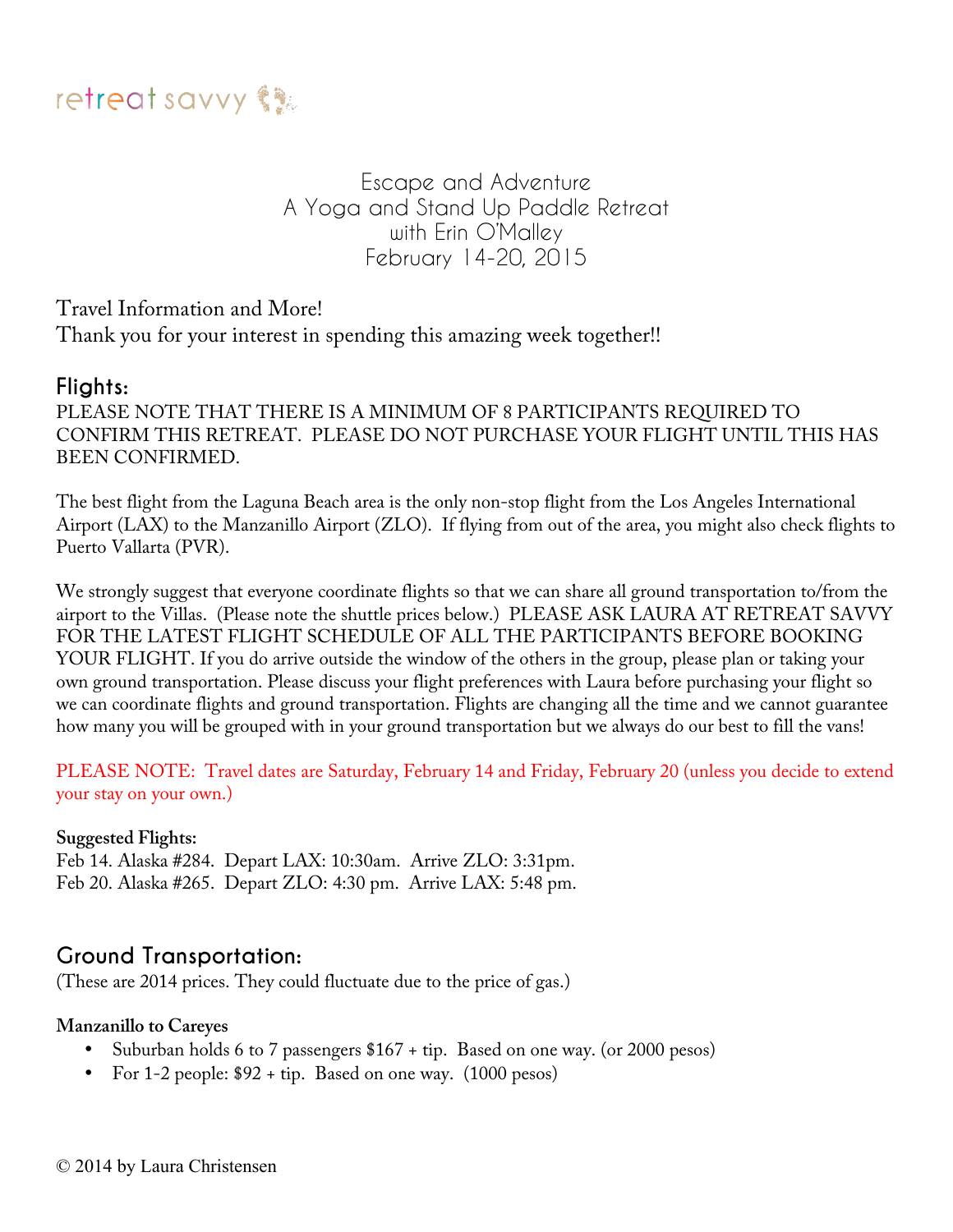### **Puerto Vallarta to Careyes**

Suburban holds up to 5 to 7 passengers:  $$260.00 + tip$  ( $$260 + 15\% tip = $300$  total. \$300 will be divided by the number of people in your van. We will try to fit as many in one van as possible but plan on anywhere between 4-6 people in your van and work with Laura on your flights so that we can group as many people together as possible.) Based on one way.

### **Ground Transport to Careyes**

### **Upon Arrival in Manzanillo or Puerto Vallarta:**

All ground transportation is cash only. Laura at Retreat Savvy will be coordinating the group to share ground transportation to and from Elixir de Careyes. I highly recommend taking into consideration when others are flying so you can share ground transport. Please note, that if your flight arrives the ZLO on February 14 later than the group or departs ZLO on February 20 earlier than the group, you will most likely be taking ground transportation alone and will be responsible for the cost.

# **Car Rental:**

There is an option to rent your own car and drive in and back. However, you will be responsible for getting yourself there and back. Directions will be provided from Manzanillo or Puerto Vallarta.

# **Other Information:**

Meals

- Three delicious and mostly organic meals a day, prepared by our private chef are served at the table. Dinner includes vegetarian options and fish or chicken.
- If you have dietary restrictions or special needs, please let Laura at Retreat Savvy know well in advance.
- Meals include juices, teas, water. Does not include alcoholic beverages.

Tips

It is up to guests to tip the staff according to the service received. (The suggested amount is \$10 per day per guest (\$70) as a minimum and, after they dazzle you, you may wish to donate \$100 or more for the week. (cash only)

### Extras

- All extras like telephone calls must be paid individually in cash prior to departure.
- Use of telephone is limited to the office.
- There is no charge for use of steam bath.
- Massages may be reserved ahead of time and at the villa in your room or balcony. Prices range from \$70- \$100.
- Laundry: There is a \$5.00 charge per guest, per day in which you'd like your personal laundry done.

Activities: (prices based on 2014. May be slightly higher in 2015.)

- Steam Room: Free
- Massage: \$70-100 an hour. Can be booked on arrival.
- Coastal Boat Tour: \$120 an hour divided by 7 person max per boat. The captain can take you to private beaches along the coast line or out snorkeling, or whale/dophin watching.
- Snorkeling: Around Hotel/ Playa Rosa: \$10.00 Rental
- Horseback Riding,1 hour Ride: \$50.00, Max 3 people.

### © 2014 by Laura Christensen